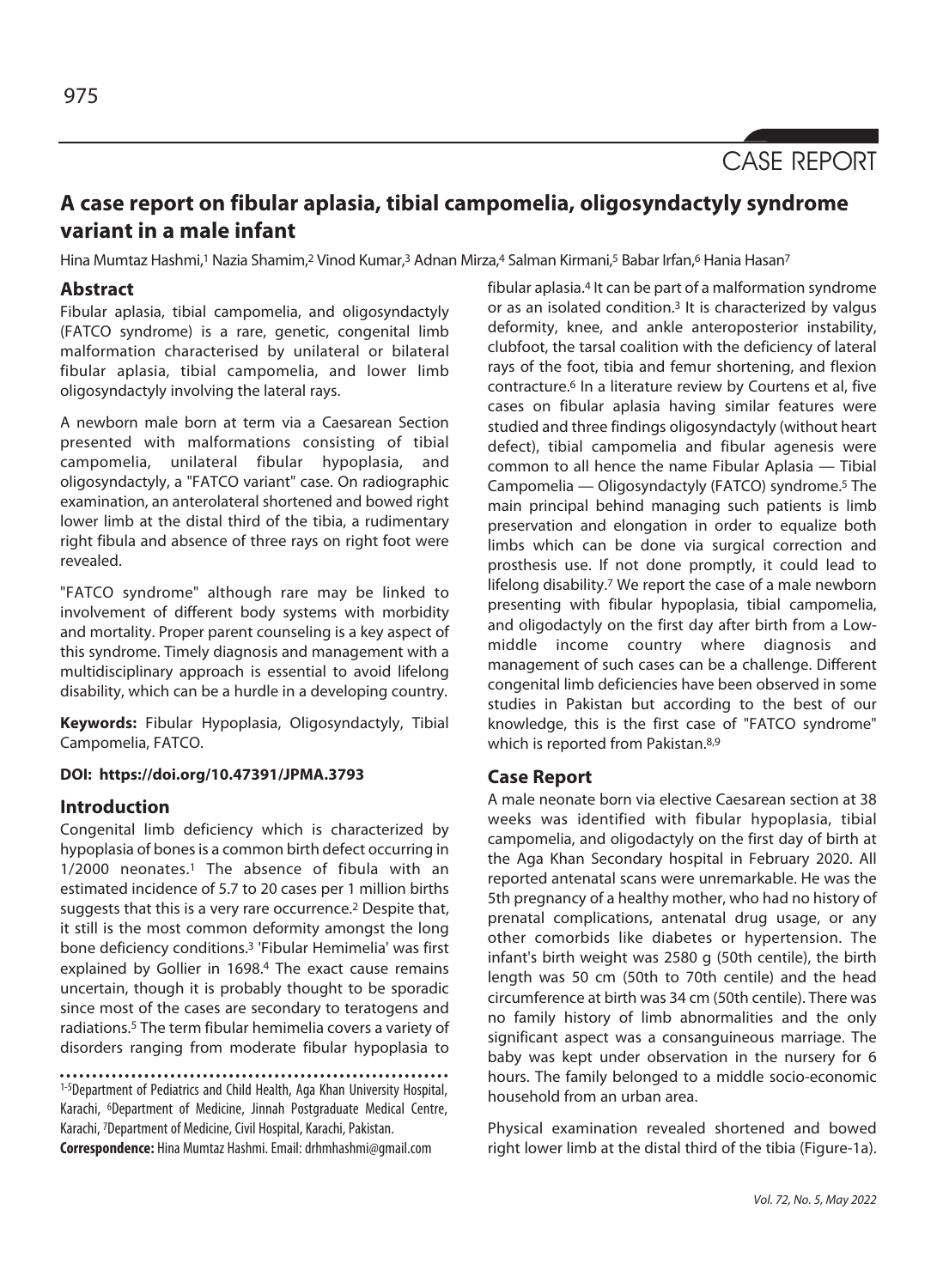

Figure-1: a) Shortened and bowed right lower limb at the distal third of the tibia. b, c) Radiological image showing short and bowed right tibia with pointing of the distal end along with rudimentary right fibula.

Only two toes were found on the right extremity with absent middle 3 toes whereas the left lower limb was normal. There was no associated facial dysmorphism or upper limb abnormality. No findings suggesting congenital hip dysplasia were found on hip ultrasound.

On radiological examination, right tibia was short and bowed with pointing of the distal end (Figure-1b, 1c) and right fibula was rudimentary. Only 2 digits were visible on the right foot while other three rays were absent. Both femurs and the left fibula and tibia were normal with all 5 rays evident in the left foot. This fibular agenesis was type II according to Achterman and Kalamchi classification<sup>10</sup> and type IIIH4 according to Stanitski classification.<sup>11</sup>

The parents were informed about the nature of the deformity and given follow up with the Orthopaedic consultant for the treatment options. A possible surgical management with the fabrication of a new orthosis was also proposed and included a follow up in 3-6 months to review limb length. Follow up with a Geneticist was also advised for future pregnancies. Unfortunately, the patient was lost to follow up.

#### **Discussion**

To the best of our knowledge, this is the first case of "FATCO syndrome" that is reported from Pakistan. Around 20 cases discussing "FATCO syndrome" have been previously reported in the literature with high clinical heterogeneity amongst them. All cases had lower limb involvement while upper limb involvement was reported in around two-third of cases.

As seen in all previously mentioned patients, there was a male sex predilection with a male to female ratio of 4:1.12 Our case correlates to the radiological classification of a

variant of "FATCO syndrome" as stated by Goyal et al, who, in addition to all previously reported 13 patients with fibular aplasia, added a case of unilateral fibular hypoplasia, oligodactyly, and tibial campomelia. He termed this as a variant of "FATCO syndrome" with all 3 findings.3

Similar to our case, no facial dysmorphism, decreased mental growth or other abnormalities have been observed in children with "FATCO syndrome", which is one of the most significant aspects in counseling the patient's family. The only exception was a case reported by Kitaoka et al. in which the Japanese male patient had an additional cleft lip.13

The genetic basis of this disease is still unclear. A few genes including WNT7a, TP63, and WNT10B were analyzed in previous cases for a possible mutation causing "FATCO syndrome" but all were found to be normal.<sup>12</sup> Supporting these findings, a case by Yilmaz et al. reports a female monozygotic twin with "FATCO syndrome" having a normal female twin. Since monozygotic twins have the same DNA, it could be said that "FATCO" is not only due to DNA mutations but other mechanisms also play an important role.14 Since our patient had no significant perinatal history, any family history of limb abnormalities, or any similar condition in any of the four siblings, this suggests that the syndrome occurred sporadically. Similarly, the mode of inheritance of this disease is also unclear. The syndrome is sporadic and is either X-linked or autosomal dominant with decreased penetration, as stated by Biegansky et al.<sup>12</sup> Still, more information is required to completely understand the condition.

Treatment is surgical and involves amputation,